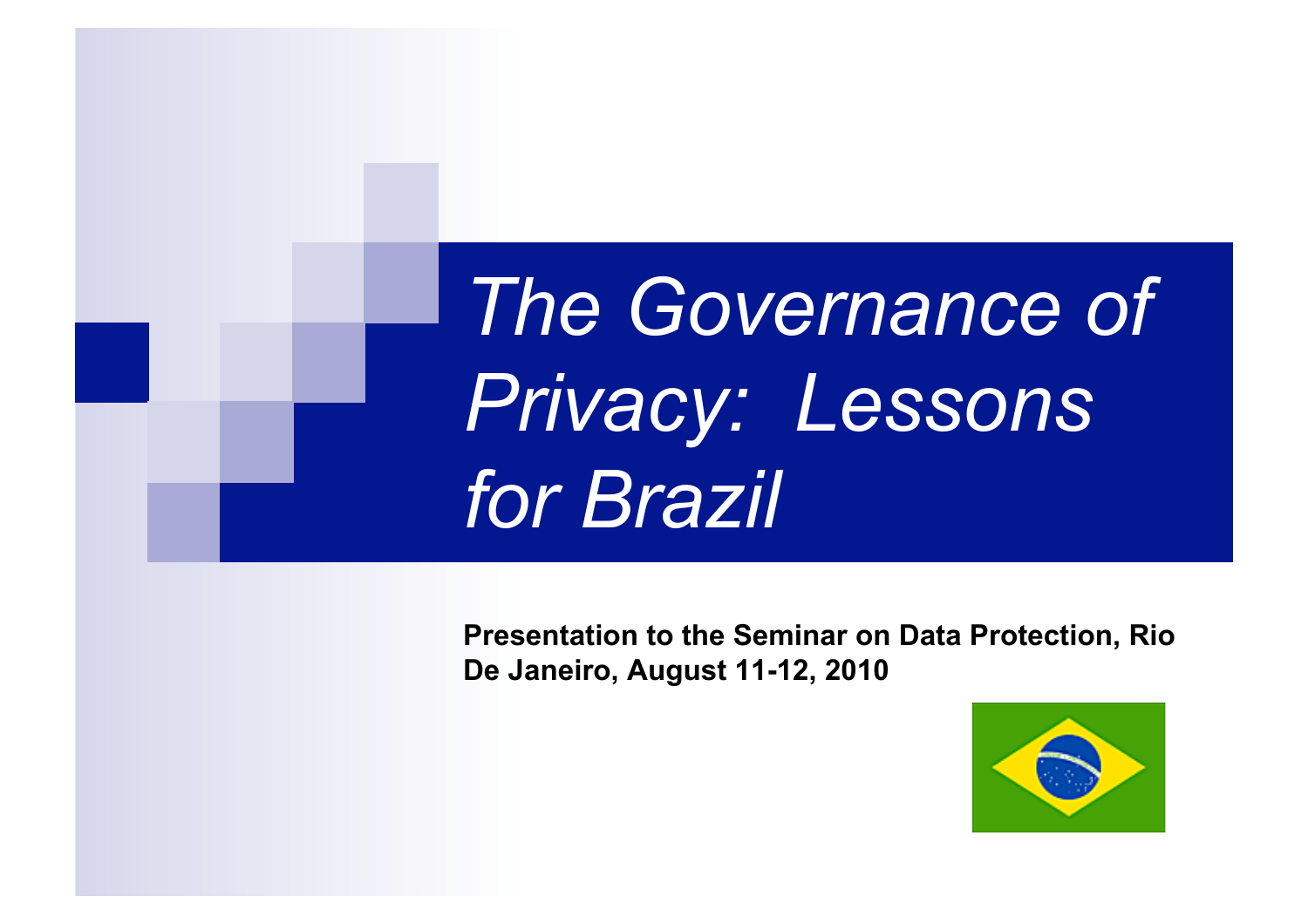# **Colin J. Bennett B** *dniversity* |



British Columbia Canada



*Professor, Department of Political Science University of Victoria, Victoria, British Columbia, Canada cjb@uvic.ca*

*http://web.uvic.ca/~polisci/people/faculty/ bennett.php*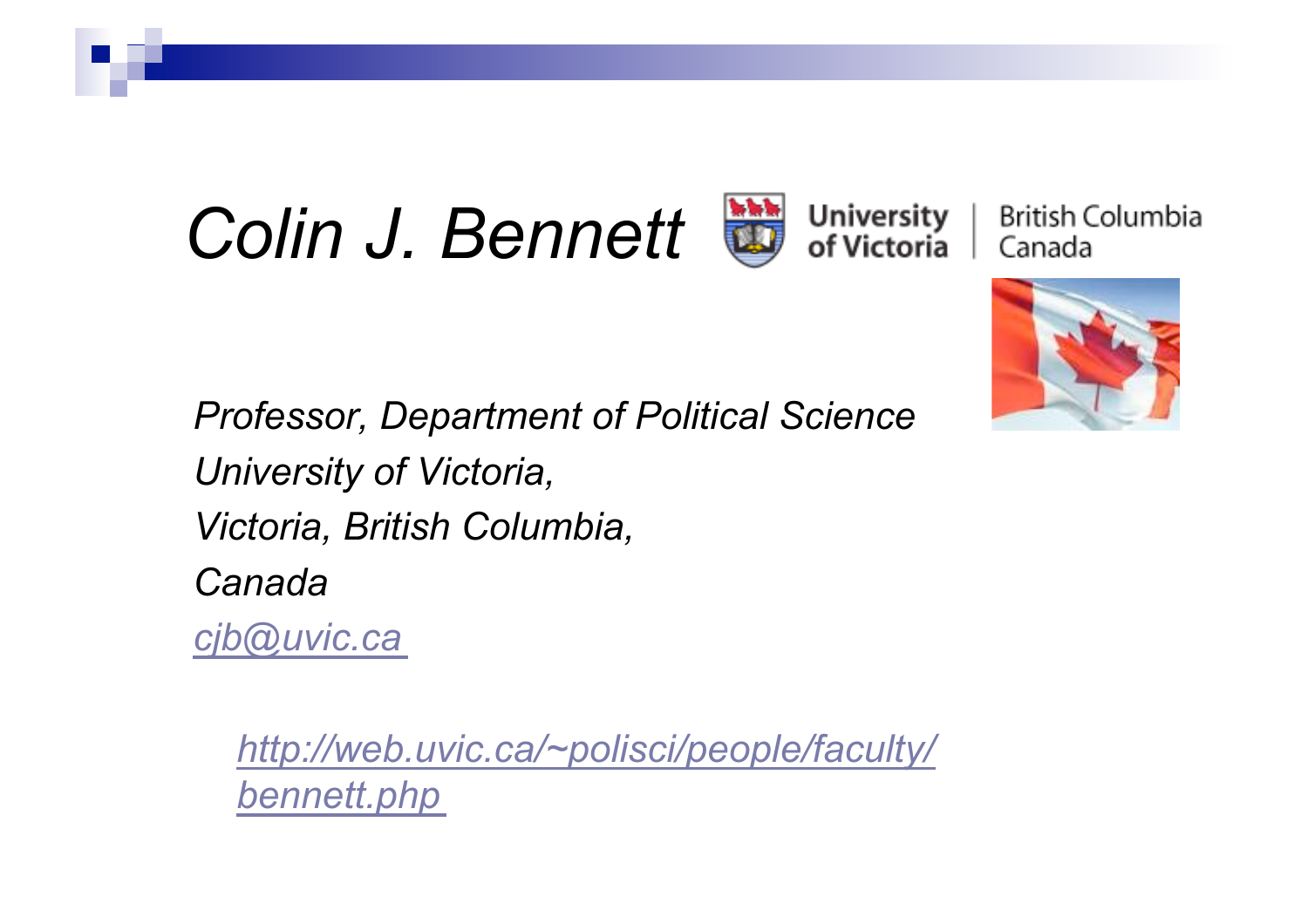## **Justifications for Privacy Protection**

### **As a Right of the Person**

- □ The "Right to be Let Alone" (United States)
- □ La Vie Privée (France)
- □ Privatsphäre (Germany)

#### **As a Political Value**



□ A Check against Powerful State and Private Organizations

#### **As an Instrumental Value**

- $\Box$  To ensure that the right data are used by the right people for the right purposes
- $\Box$  To build "trust" in e-commerce and e-government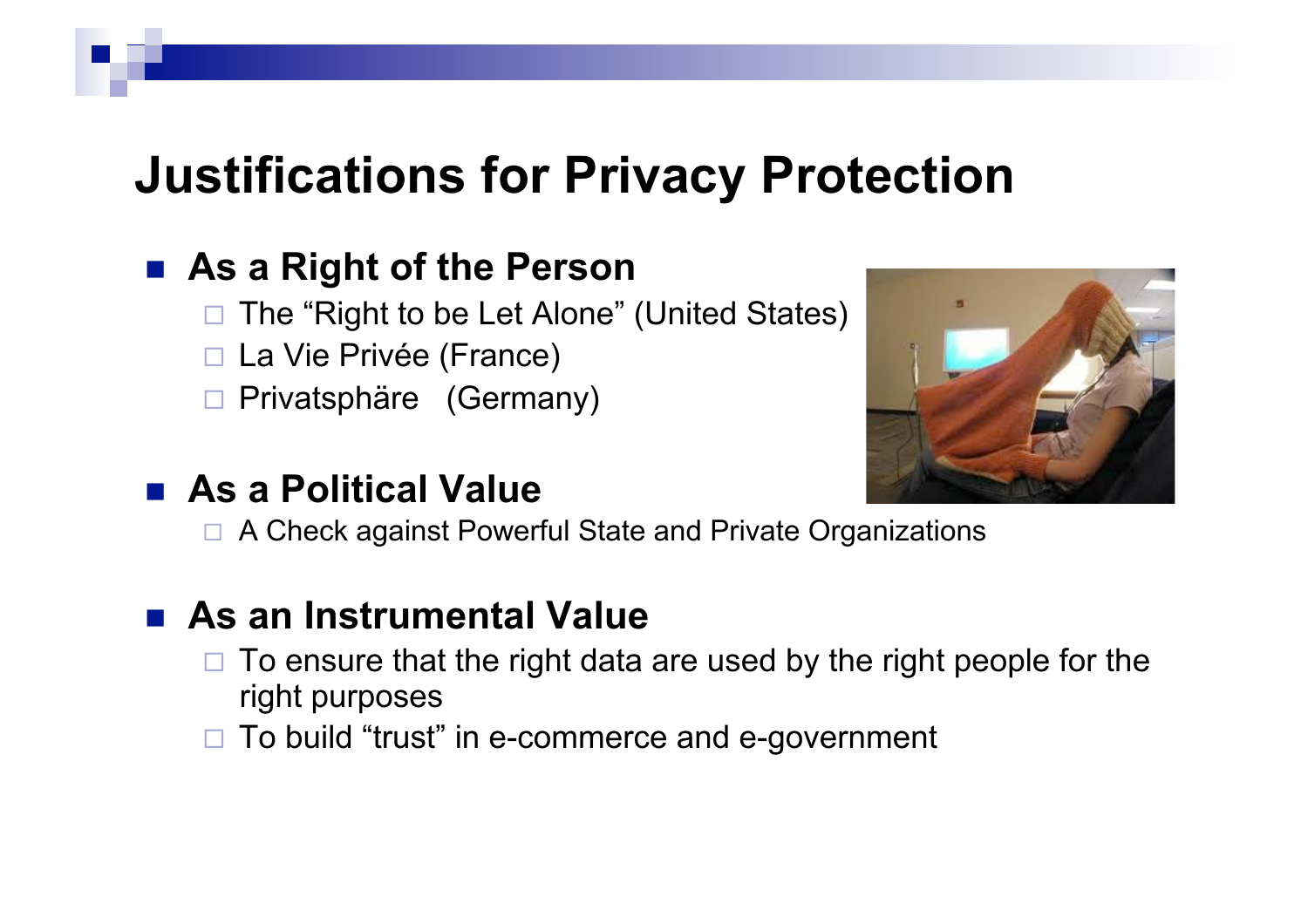## **The Information Privacy (Data Protection) Principles**

- Accountability
- **Purpose identification** at time of collection
- **n** Informed consent for collection
- To limit use and disclosure (finality)



- **Retention limitation**
- Data quality
- Data security
- Openness about policies and practices
- **Individual access and** correction

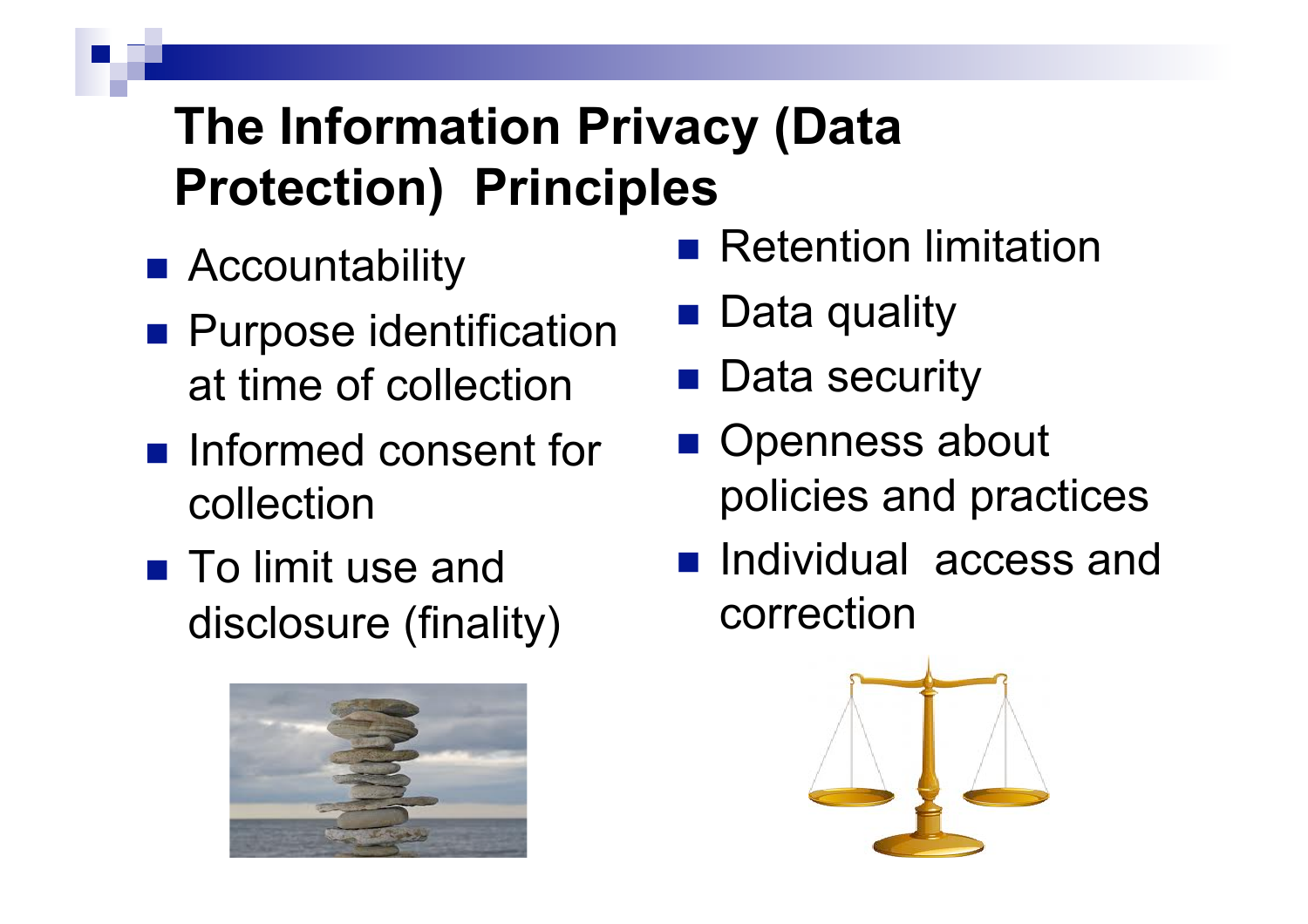## The Governance of Privacy: The Privacy 'Toolbox'

- **International Instruments** 
	- **Council of Europe Convention (1981)**
	- **OECD Guidelines (1981)**
	- **EU Data Protection Directive (1995)**
	- **APEC Privacy Principles (2004)**
	- **Mercosur?**
- **Regulatory Instruments**
- **EXECUTE: Self-Regulatory Instruments**
- **EXECUTE: Technological Instruments**

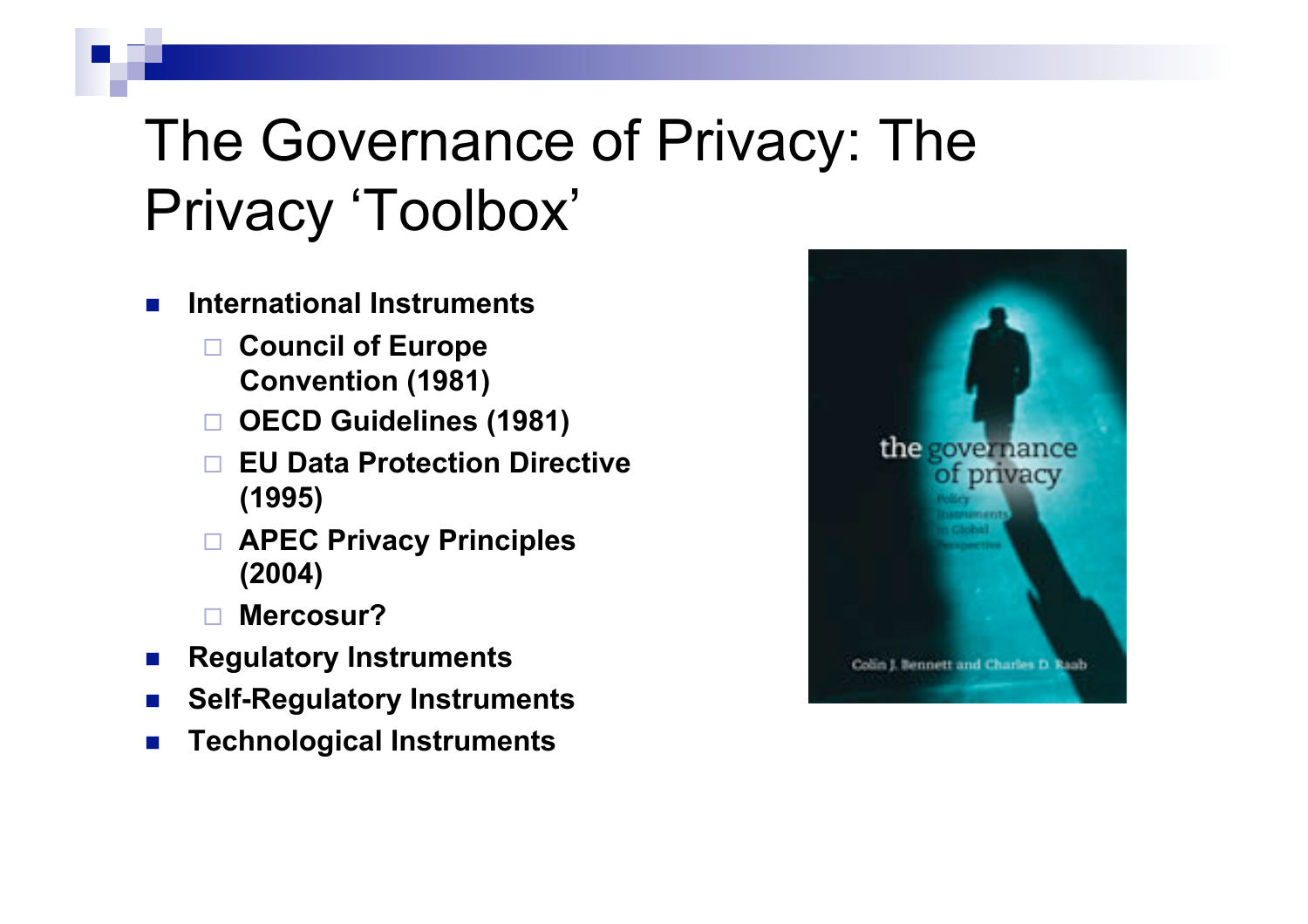# Regulatory Instruments

- Comprehensive Data Protection (Information Privacy) Laws in over 30 countries in Europe, Canada, Oceania, Asia, Latin America
- Sectoral Data Protection laws
- Oversight by expanding network of Privacy and Data Protection Commissioners

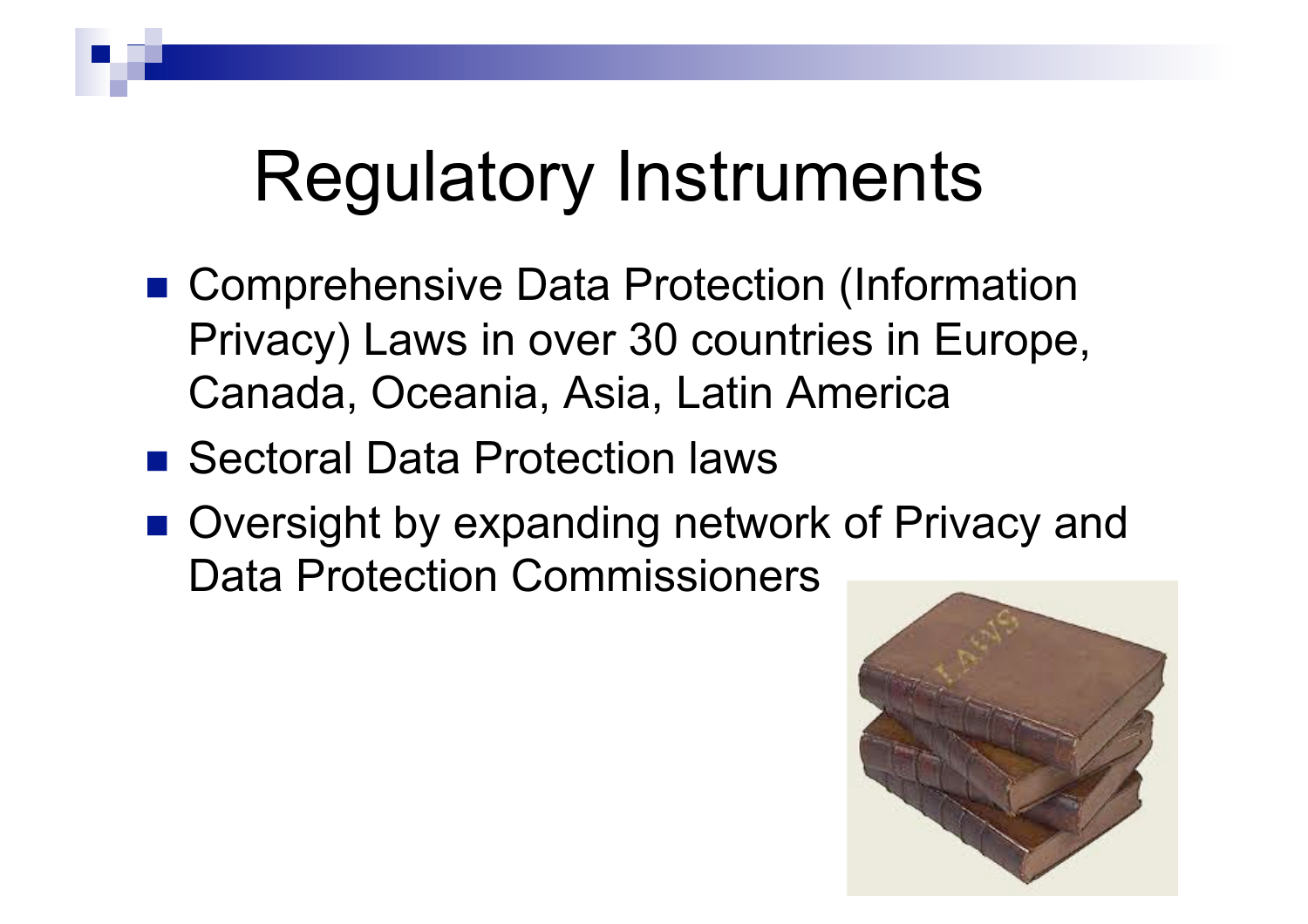Contemporary Roles for Data Protection Authorities

- **Ombudsmen**
- Auditors
- Consultants
- **Educators**
- **Policy Advisors**
- **Negotiators**
- **Enforcers**
- **n** International Ambassadors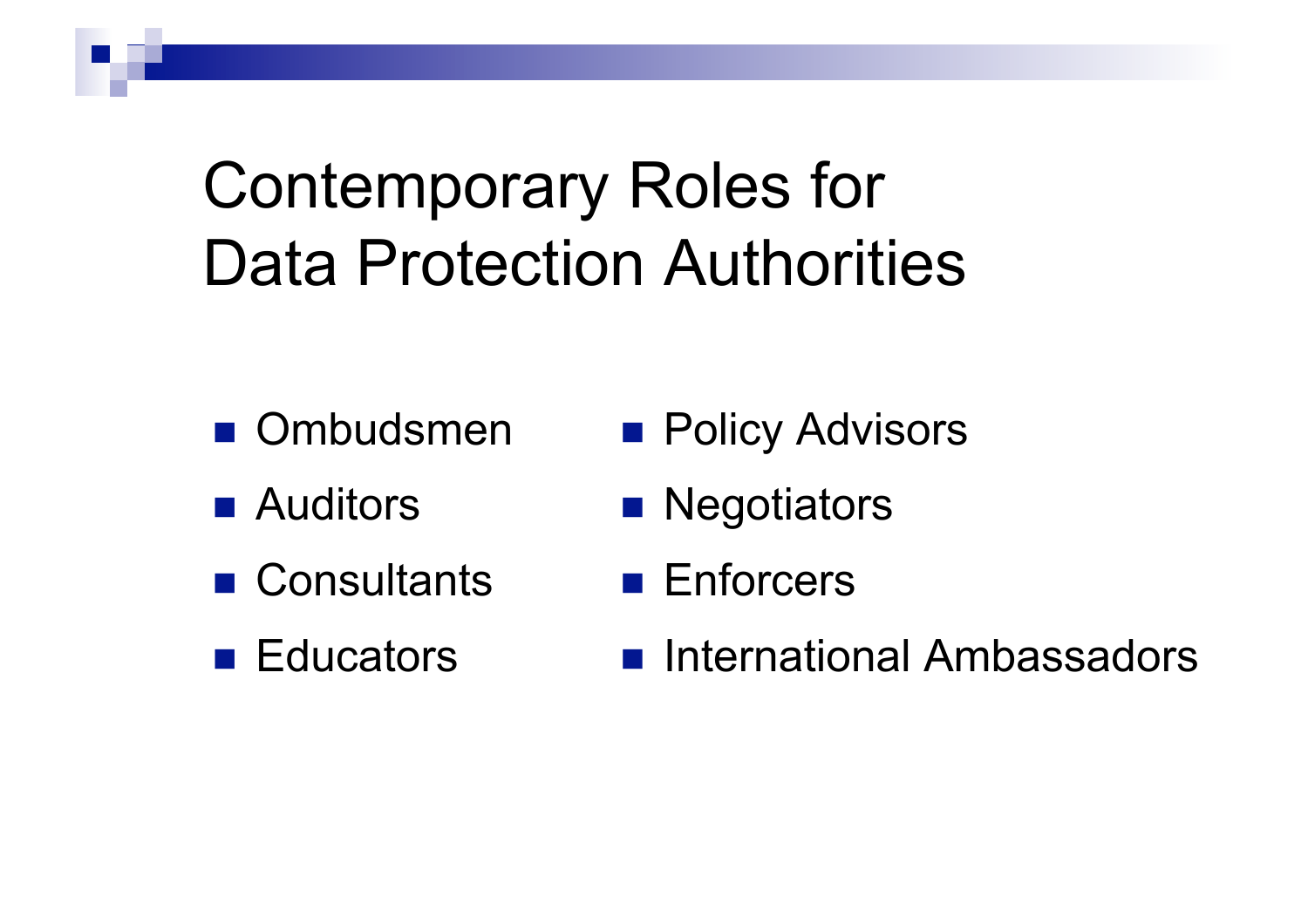## Instruments of Self-Regulation

- **Privacy Commitments**
- **Privacy Codes** 
	- organizational  $\Box$
	- $\Box$  sectoral
	- $\Box$  functional
	- professional
- **Privacy Standards** 
	- technical  $\Box$
	- management
- **Privacy Seals**
- **Privacy Impact Assessments**  $\mathcal{L}(\mathcal{A})$

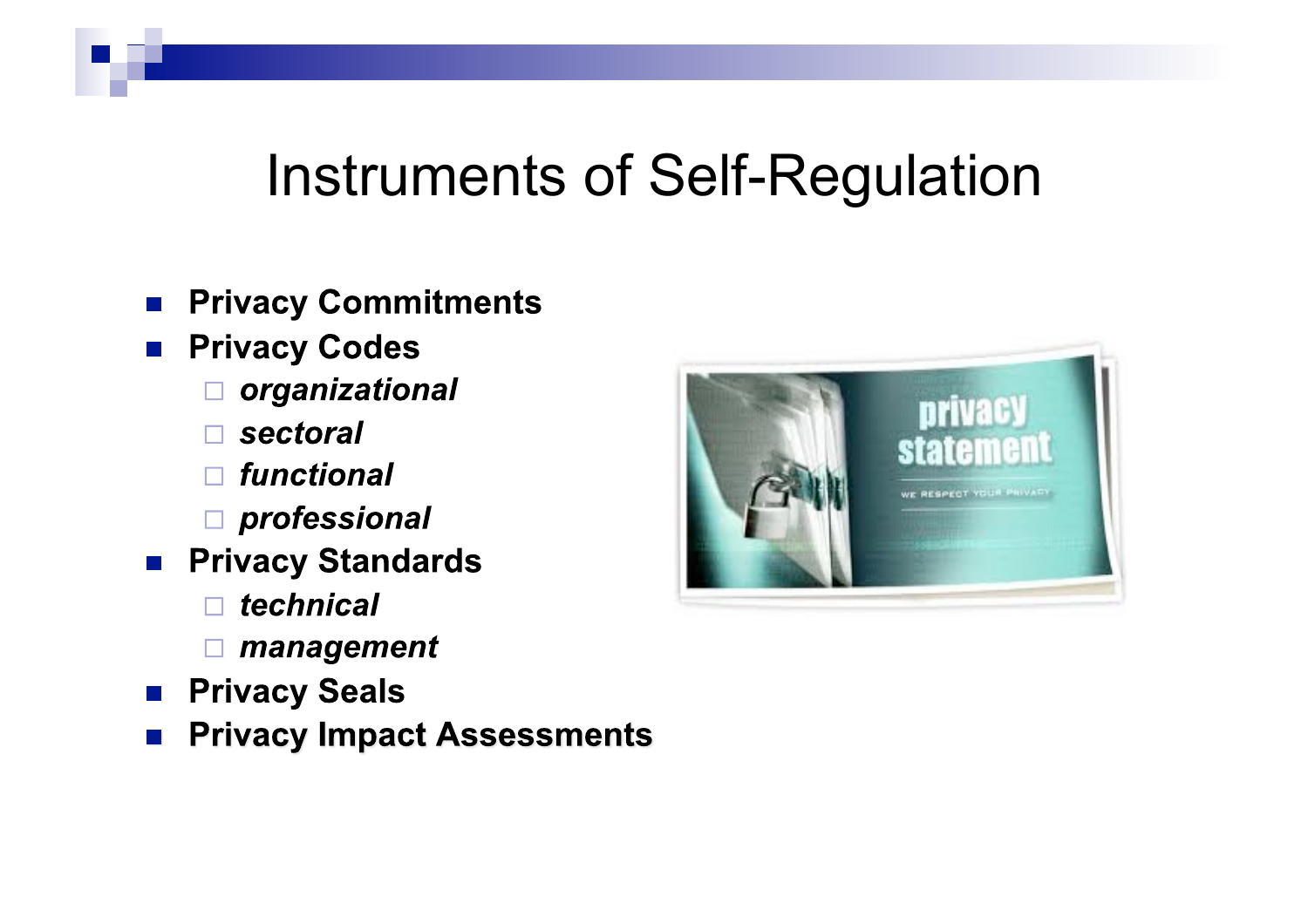# Technological Instruments

#### **Privacy by Design**

**http://www.privacybydesign.ca** 

- **Instruments for Individual Empowerment (PETS)** 
	- **Encryption Tools**
	- **Tools for Anonymity and Pseudonymity**
	- **Filtering Tools**

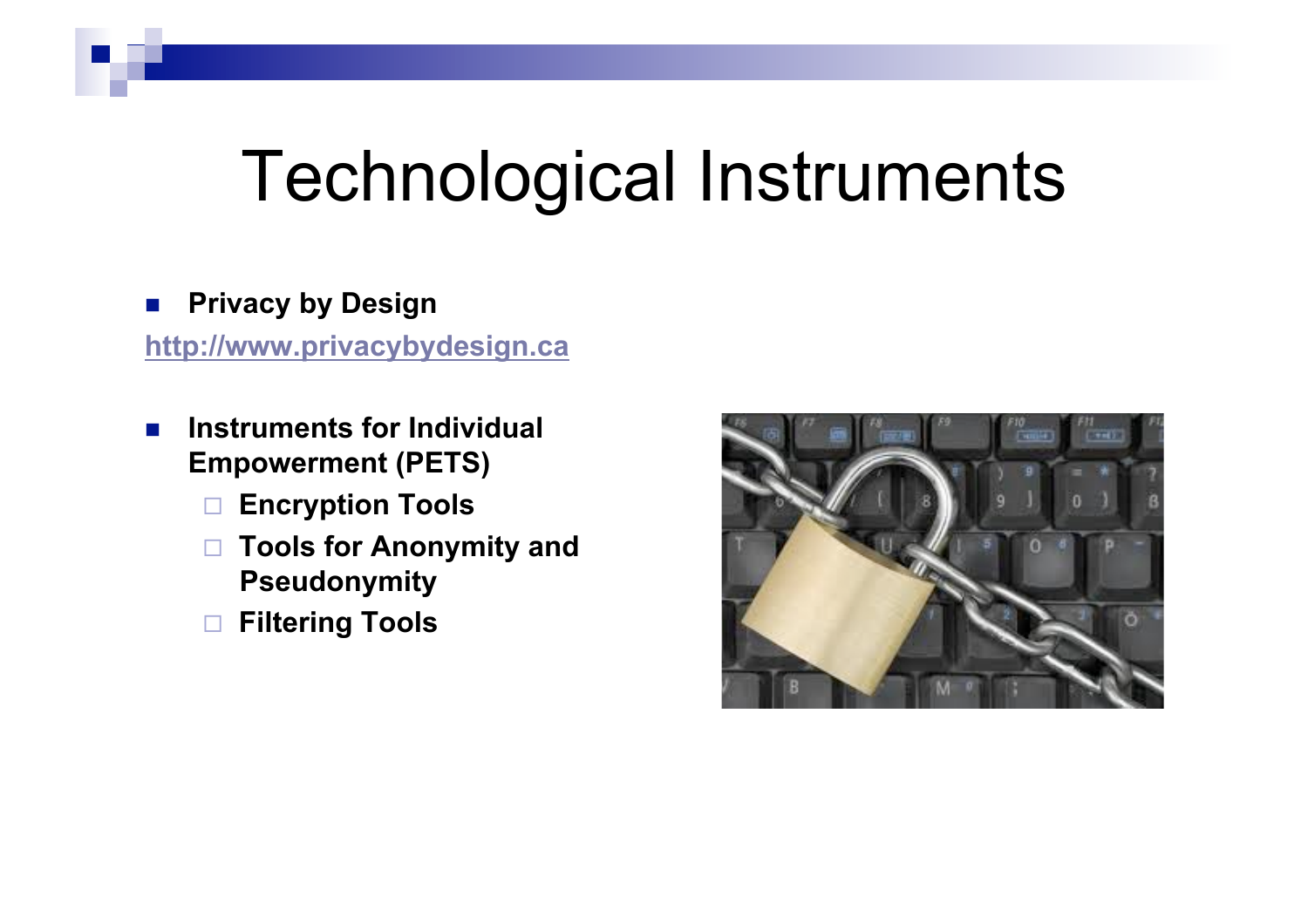## **A Few Lessons learned in 40 Years of Data Protection Policy**

- There is a common consensus on what it means for the responsible organization to protect personal data – the fair information principles.
- $\blacksquare$  A convergence of goals a divergence of means
- Information privacy (data protection) is more than information security
- Rules must be "technology neutral"
- **Comprehensive** information privacy/data protection law is essential – public and private sectors, manual and automated data
- $\blacksquare$  BUT it is not sufficient law must be combined with self regulatory and technological solutions, and it must be supported by sympathetic public opinion, supportive organizational cultures and civil society advocacy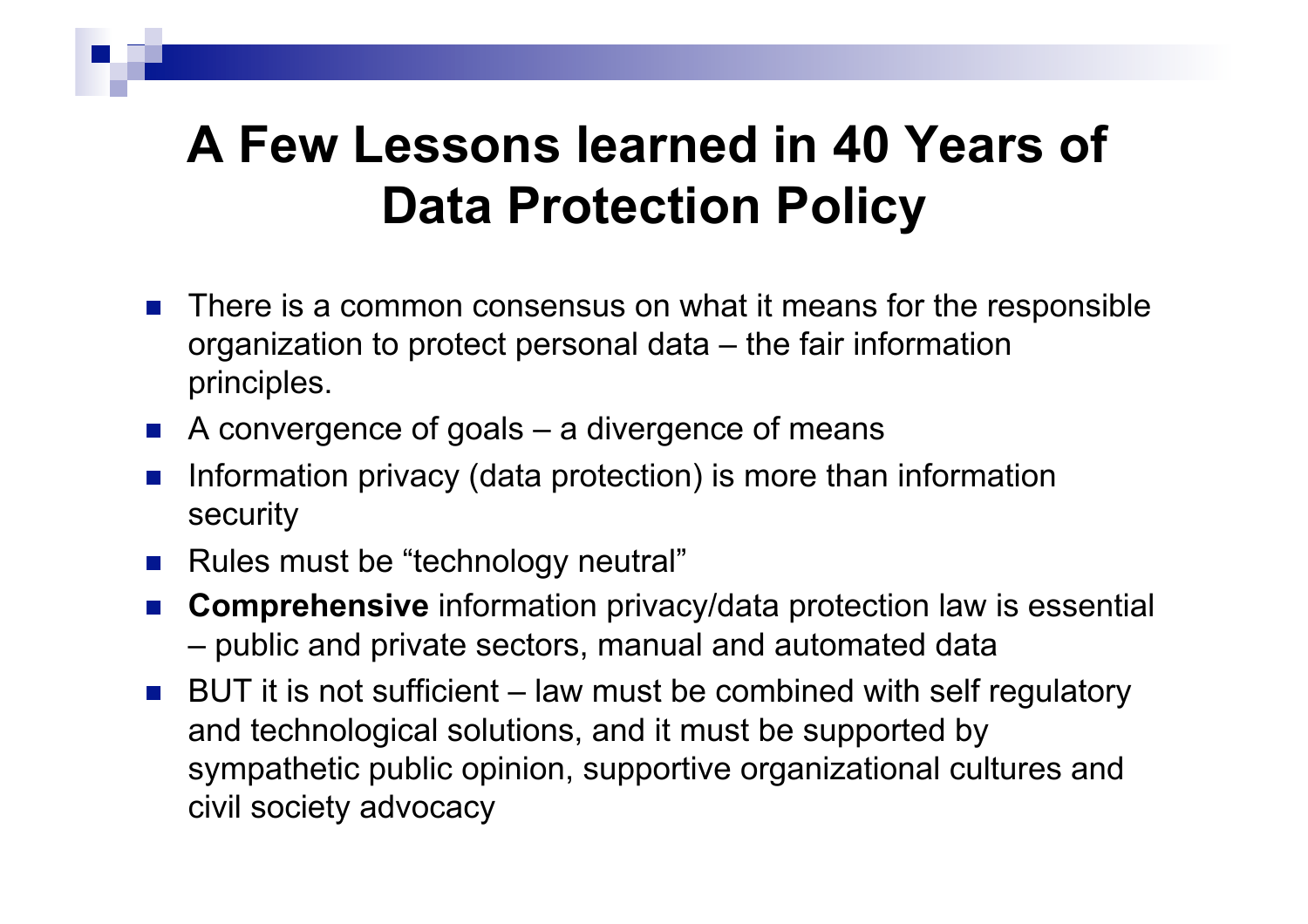# THE PRIVACY **ADVOCATES**

#### **RESISTING THE SPREAD OF SURVEILLANCE**

#### MIT PRESS, 2010

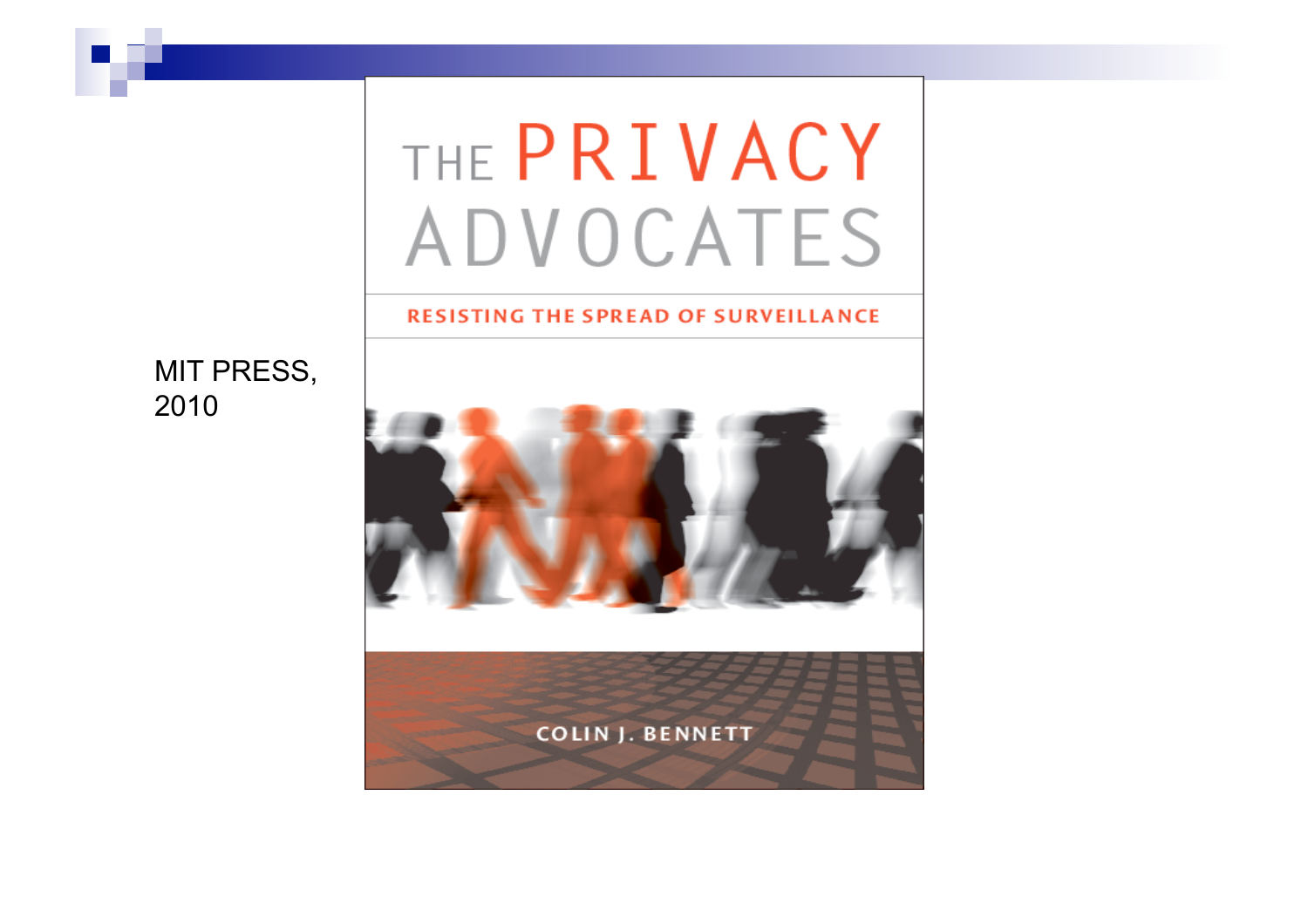# Key Policy Choices for Brazil

- The powers of the oversight body
	- Independence
	- The "privacy advocacy" role
	- Proactive and reactive powers
	- Resources and expectations
- Notification of databases?
- Privacy protection and access to information?
- $\blacksquare$  The regulation of data exports
	- □ Border control or accountability?

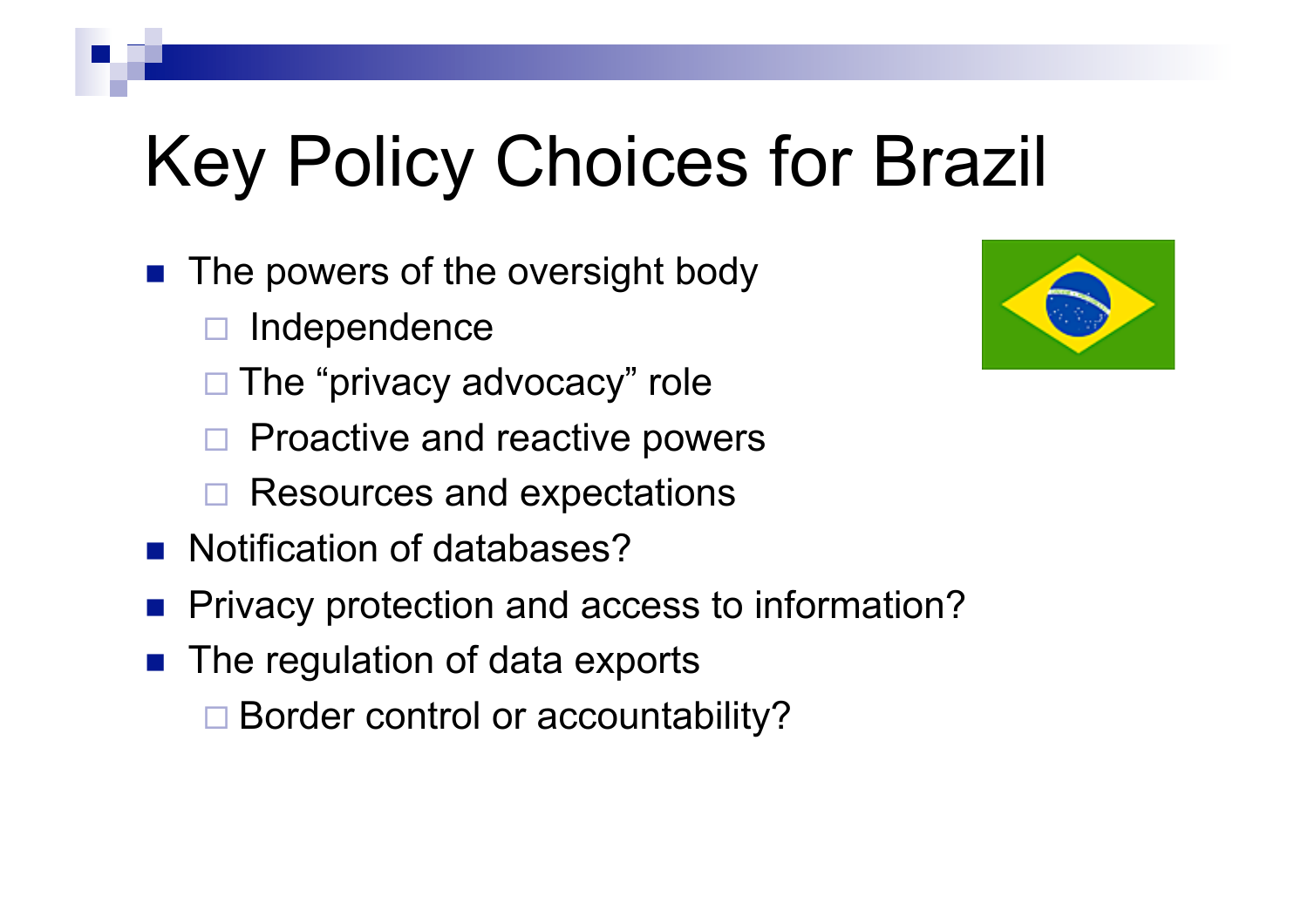# THE BIG CONCLUSION

*BRAZIL IS RELATIVELY LATE IN CONSIDERING THIS ISSUE BUT HAS THE OPPORTUNITY TO LEARN FROM OTHERS' MISTAKES AND PRODUCE A COMPREHENSIVE DATA PROTECTION FRAMEWORK IN THE MOST POPULOUS COUNTRY TO DATE. BUT WATCH OUT FOR THE BUSINESS LOBBYISTS!*